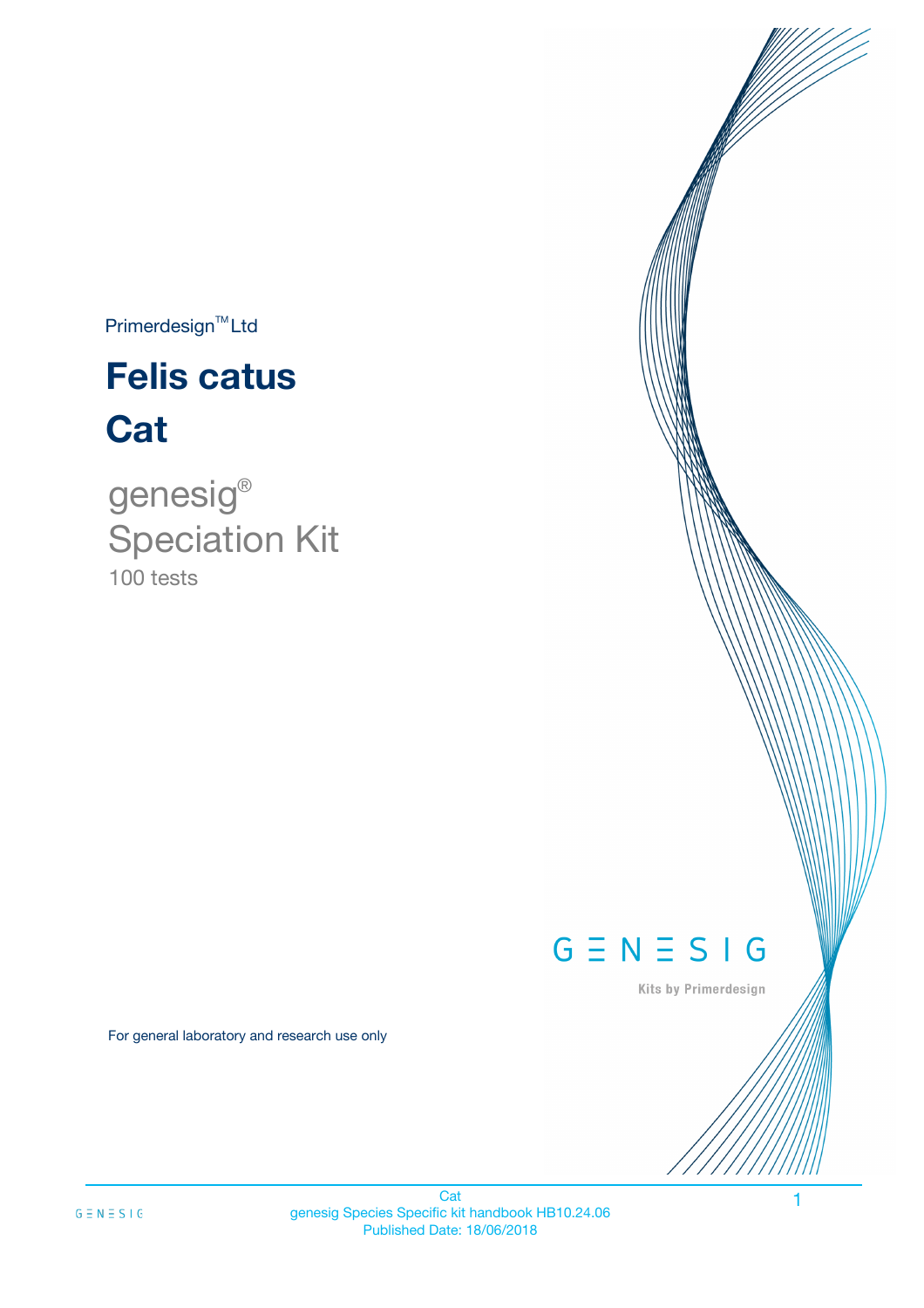# Principles of the test

### **Real-time PCR**

This kit provides a method for detecting Felis catus mitochondrial DNA in food samples. The kit is based on the PCR amplification of a unique species-specific tag present in the mitochondrial genome. The mitochondrial genome is an ideal target since it has been sequenced for many different species. This allows comprehensive bioinformatics analysis followed by careful design to ensure specific detection of the desired species whilst excluding detection of other related species. Furthermore, since there are multiple copies of each mitochondrial genome within each cell, the detection sensitivity for this kit is up to 100 times greater than that of a test which targets a single copy locus within the nuclear DNA genome.

PCR amplification is detected by means of a hydrolysis probe ("Taqman-style") which is degraded during PCR, releasing fluorescence. The fluorescence trace can be used to both detect and quantify the number of copies of Felis catus mitochondrial DNA present in the sample.

### **Positive control**

The kit provides a positive control template which should be used on every run to prove that your reaction conditions are working correctly. Please note the positive control template poses a significant risk of contamination and should be handled carefully in a separate post PCR environment.

### **Negative control**

To validate any positive findings a negative control reaction should be included every time the kit is used. For this reaction the RNase/DNase free water should be used instead of template. A negative result indicates that the reagents have not become contaminated while setting up the run.

#### **Internal extraction control**

When performing DNA extraction, it is often advantageous to have an exogenous source of DNA template that is spiked into the lysis buffer. This control DNA is then co-purified with the sample DNA and can be detected as a positive control for the extraction process. Successful copurification and qPCR for the control DNA also indicates that PCR inhibitors are not present at a high concentration.

A separate primer and probe mix are supplied with this kit to detect the exogenous DNA using qPCR. The primers are present at PCR limiting concentrations which allows multiplexing with the target sequence primers. Amplification of the control DNA does not interfere with detection of the Cat target DNA even when present at low copy number. The Internal control is detected through the VIC channel.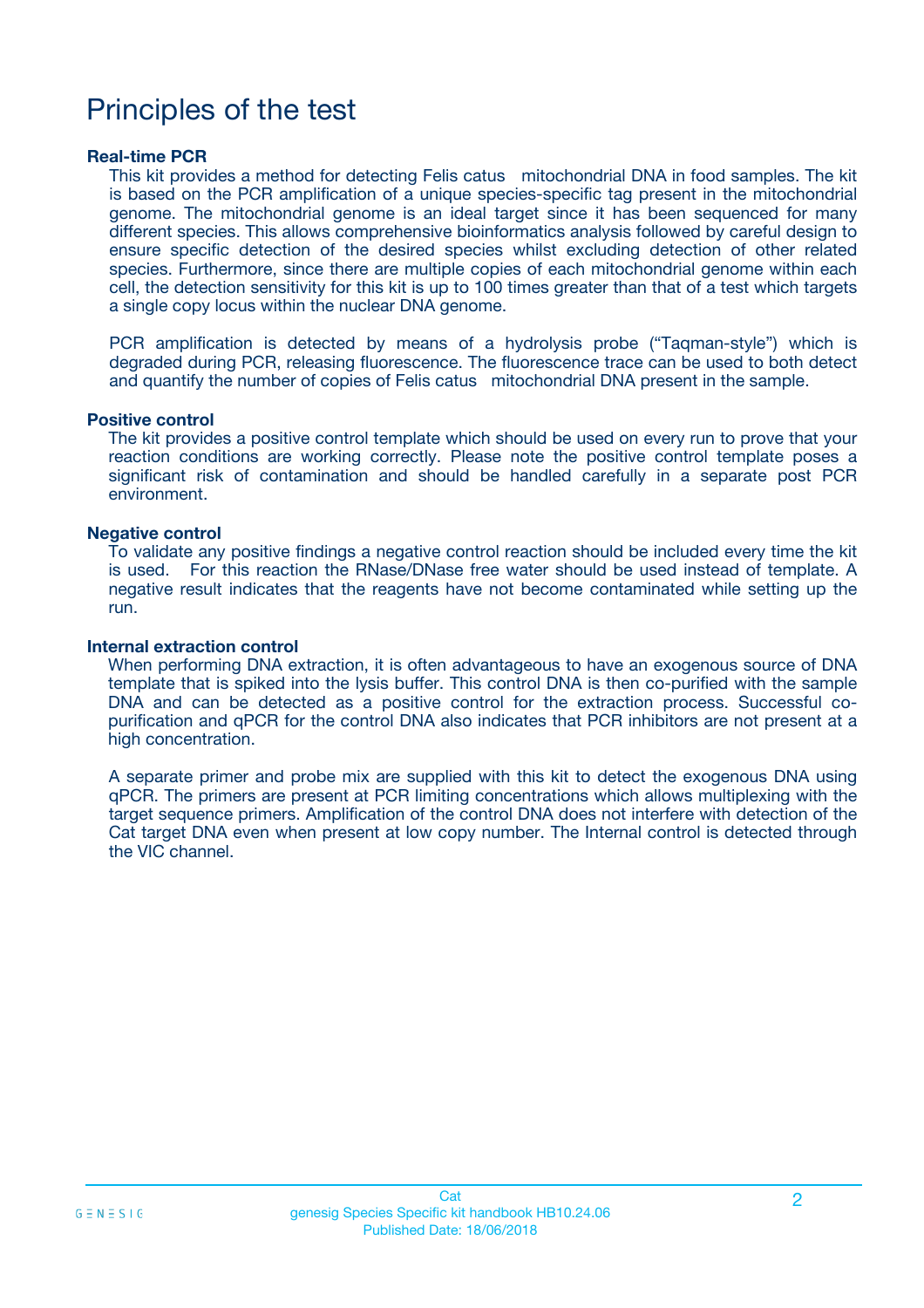### **Sensitivity**

Under optimal PCR conditions the kit provides exceptional sensitivity. Priming efficiency is guaranteed >95% and the kit can detect less than 100 copies of the target mtDNA. Assuming 50 copies of mtDNA per cell this equates to a detection sensitivity limit of 1-2 muscle cells within a sample.

### **Specificity**

The kit is designed to specifically detect Cat species that are relevant to the food industry and to give negative detection on other possible animal species.

If you have a query about the detection status of a specific species or sub-species please enquire: enquiry@primerdesign.co.uk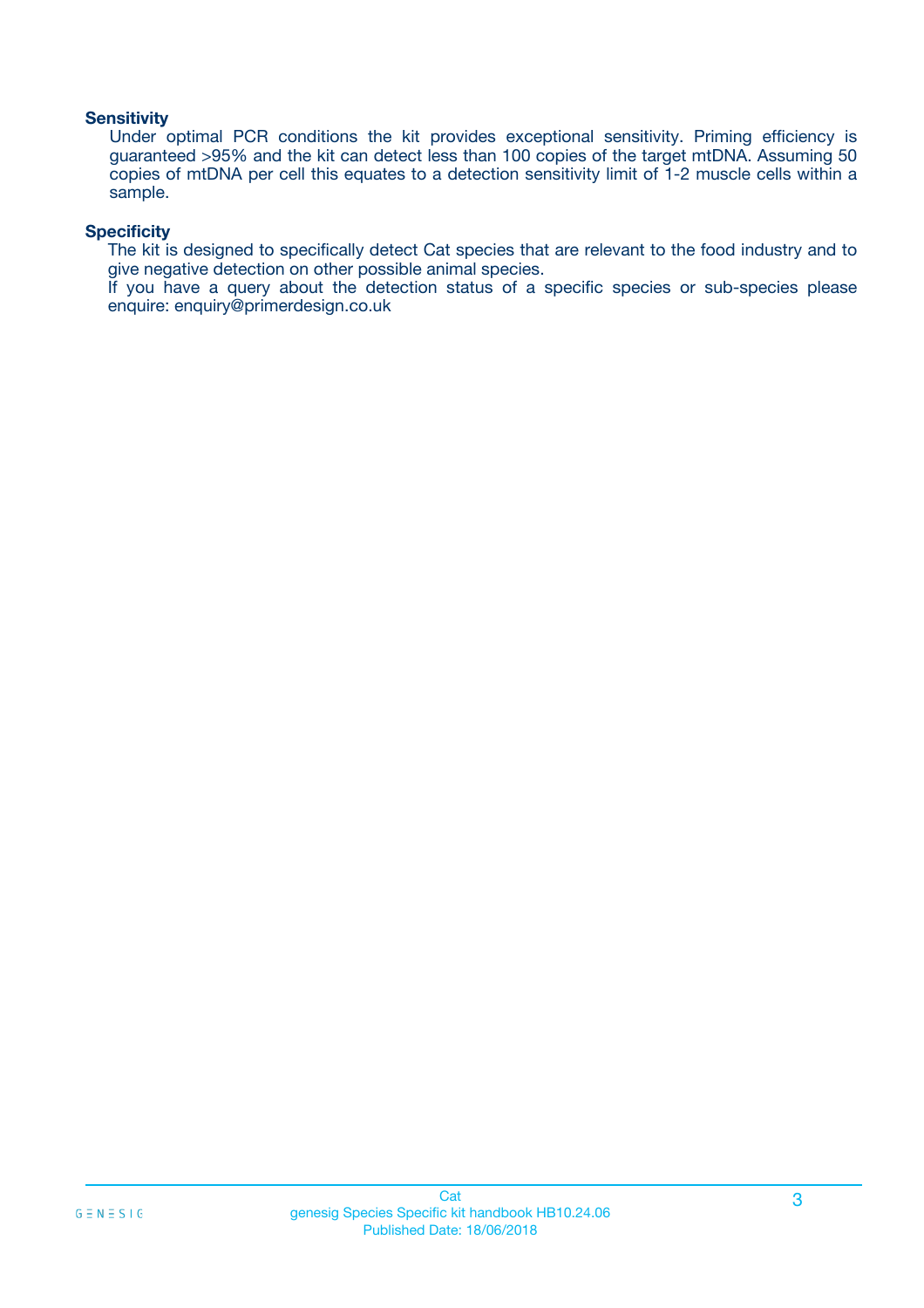# Kit contents

- **Felis catus specific primer/probe mix (BROWN)** FAM labelled
- **Felis catus positive control template (RED)**
- **Internal extraction control primer/probe mix (BROWN)** VIC labelled as standard
- **Internal extraction control DNA (BLUE)**
- **RNase/DNase free water (WHITE)** for resuspension of primer/probe mixes
- **Template preparation buffer (YELLOW)** for resuspension of internal control template and positive control template

# Reagents and equipment to be supplied by the user

### **Real-time PCR Instrument**

### **DNA extraction kit**

This kit is recommended for use with genesig Easy DNA/RNA extraction kit. However, it is designed to work well with all processes that yield high quality DNA with minimal PCR inhibitors.

### **oasig**TM **lyophilised or Precision**®**PLUS 2X qPCR Master Mix**

This kit is intended for use with oasig or PrecisionPLUS2X qPCR Master Mix.

### **Pipettors and Tips**

**Vortex and centrifuge**

### **Thin walled 1.5 ml PCR reaction tubes**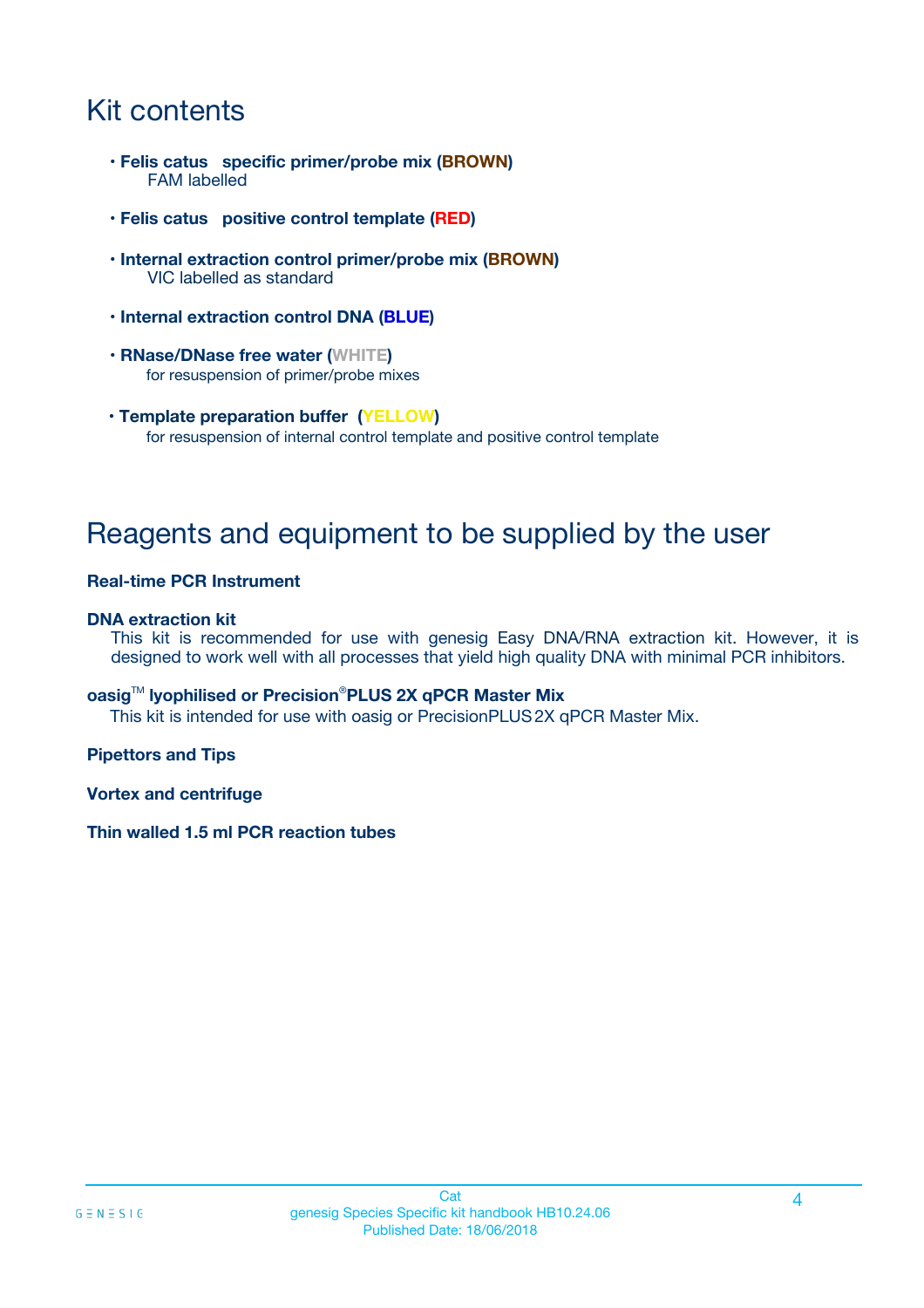### Kit storage and stability

This kit is stable at room temperature but should be stored at -20ºC on arrival. Once the lyophilised components have been resuspended they should not be exposed to temperatures above -20°C for longer than 30 minutes at a time and unnecessary repeated freeze/thawing should be avoided. The kit is stable for six months from the date of resuspension under these circumstances.

Primerdesign does not recommend using the kit after the expiry date stated on the pack.

### Suitable sample material

All kinds of sample material suited for PCR amplification can be used. Please ensure the samples are suitable in terms of purity, concentration, and DNA integrity (An internal PCR control is supplied to test for non specific PCR inhibitors). Always run at least one negative control with the samples. To prepare a negative control, replace the template DNA sample with RNase/DNase free water.

### Dynamic range of test

Under optimal PCR conditions genesig Felis catus detection kits have very high priming efficiencies of >95% and can detect less than 100 copies of target template.

## Notices and disclaimers

This product is developed, designed and sold for research purposes only. It is not intended for human diagnostic or drug purposes or to be administered to humans unless clearly expressed for that purpose by the Food and Drug Administration in the USA or the appropriate regulatory authorities in the country of use. During the warranty period Primerdesign genesig detection kits allow precise and reproducible data recovery combined with excellent sensitivity. For data obtained by violation to the general GLP guidelines and the manufacturer's recommendations the right to claim under guarantee is expired. PCR is a proprietary technology covered by several US and foreign patents. These patents are owned by Roche Molecular Systems Inc. and have been sub-licensed by PE Corporation in certain fields. Depending on your specific application you may need a license from Roche or PE to practice PCR. Additional information on purchasing licenses to practice the PCR process may be obtained by contacting the Director of Licensing at Roche Molecular Systems, 1145 Atlantic Avenue, Alameda, CA 94501 or Applied Biosystems business group of the Applera Corporation, 850 Lincoln Centre Drive, Foster City, CA 94404. In addition, the 5' nuclease assay and other homogeneous amplification methods used in connection with the PCR process may be covered by U.S. Patents 5,210,015 and 5,487,972, owned by Roche Molecular Systems, Inc, and by U.S. Patent 5,538,848, owned by The Perkin-Elmer Corporation.

# **Trademarks**

Primerdesign™ is a trademark of Primerdesign Ltd.

genesig $^\circledR$  is a registered trademark of Primerdesign Ltd.

The PCR process is covered by US Patents 4,683,195, and 4,683,202 and foreign equivalents owned by Hoffmann-La Roche AG. BI, ABI PRISM® GeneAmp® and MicroAmp® are registered trademarks of the Applera Genomics (Applied Biosystems Corporation). BIOMEK® is a registered trademark of Beckman Instruments, Inc.; iCycler™ is a registered trademark of Bio-Rad Laboratories, Rotor-Gene is a trademark of Corbett Research. LightCycler™ is a registered trademark of the Idaho Technology Inc. GeneAmp®, TaqMan® and AmpliTaqGold® are registered trademarks of Roche Molecular Systems, Inc., The purchase of the Primerdesign reagents cannot be construed as an authorization or implicit license to practice PCR under any patents held by Hoffmann-LaRoche Inc.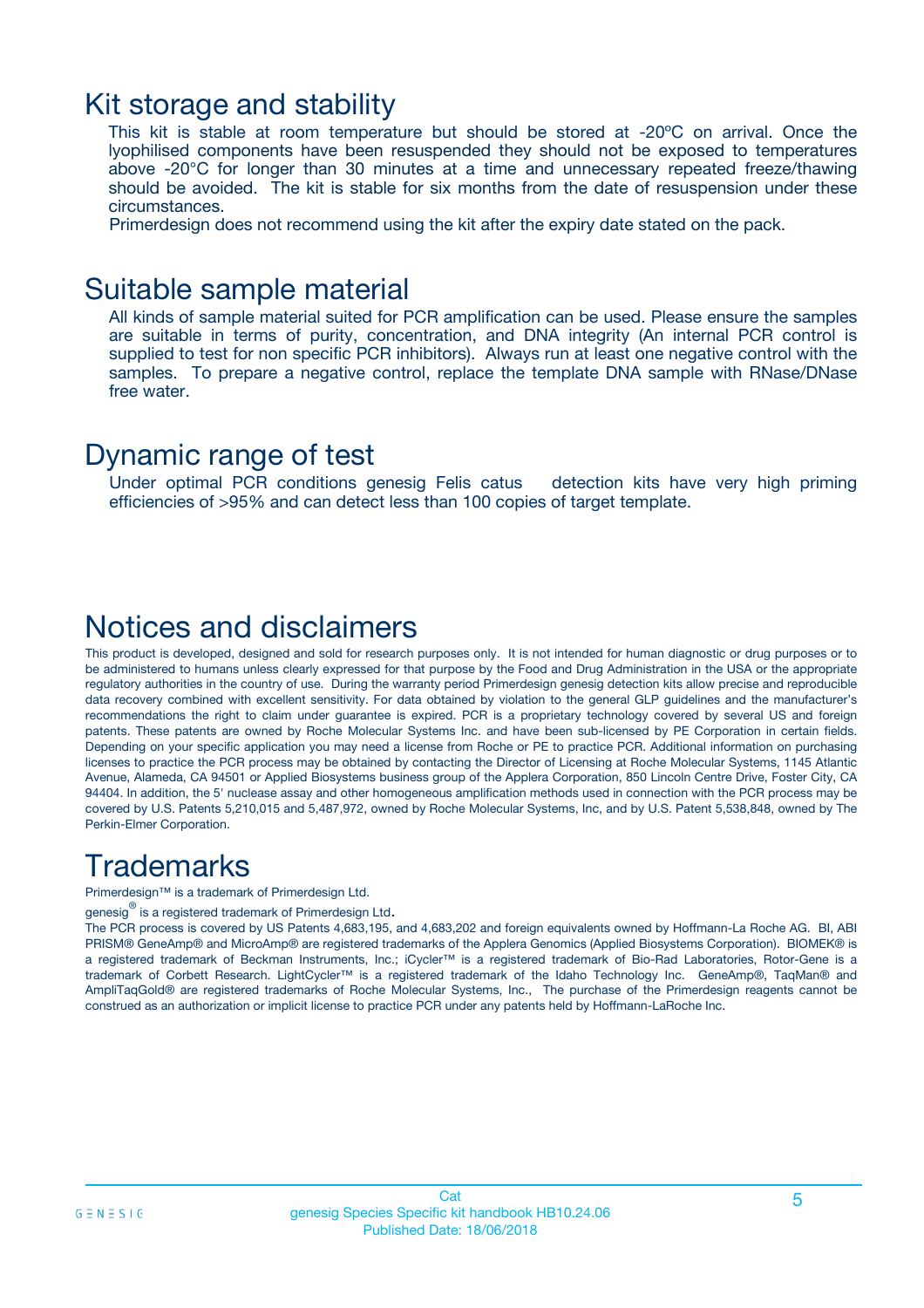# Resuspension protocol

To minimize the risk of contamination with foreign DNA, we recommend that all pipetting be performed in a PCR clean environment. Ideally this would be a designated PCR lab or PCR cabinet. Filter tips are recommended for all pipetting steps.

### **1. Pulse-spin each tube in a centrifuge before opening.**

This will ensure lyophilised primer and probe mix is in the base of the tube and is not spilt upon opening the tube.

**2. Resuspend the primer/probe mixes in the RNase/DNase free water supplied according to the table below:**

To ensure complete resuspension, vortex each tube thoroughly.

| Component - resuspend in water                       |         |  |
|------------------------------------------------------|---------|--|
| <b>Pre-PCR pack</b>                                  |         |  |
| Felis catus primer/probe mix (BROWN)                 | $110$ µ |  |
| Internal extraction control primer/probe mix (BROWN) |         |  |

### **3. Resuspend the internal control template and positive control template in the template preparation buffer supplied, according to the table below:**

To ensure complete resuspension, vortex the tube thoroughly.

| Component - resuspend in template preparation buffer |        |  |
|------------------------------------------------------|--------|--|
| <b>Pre-PCR heat-sealed foil</b>                      |        |  |
| Internal extraction control DNA (BLUE)               |        |  |
| <b>Post-PCR heat-sealed foil</b>                     |        |  |
| Felis catus Positive Control Template (RED) *        | 500 µl |  |

\* This component contains high copy number template and is a VERY significant contamination risk. It must be opened and handled in a separate laboratory environment, away from the other components.

# DNA extraction

The internal extraction control DNA can be added either to the DNA lysis/extraction buffer or to the DNA sample once it has been resuspended in lysis buffer.

**DO NOT add the internal extraction control DNA directly to the unprocessed biological sample as this will lead to degradation and a loss in signal.**

- **1. Add 4µl of the Internal extraction control DNA (BLUE) to each sample in DNA lysis/extraction buffer per sample.**
- **2. Complete DNA extraction according to the manufacturers protocols.**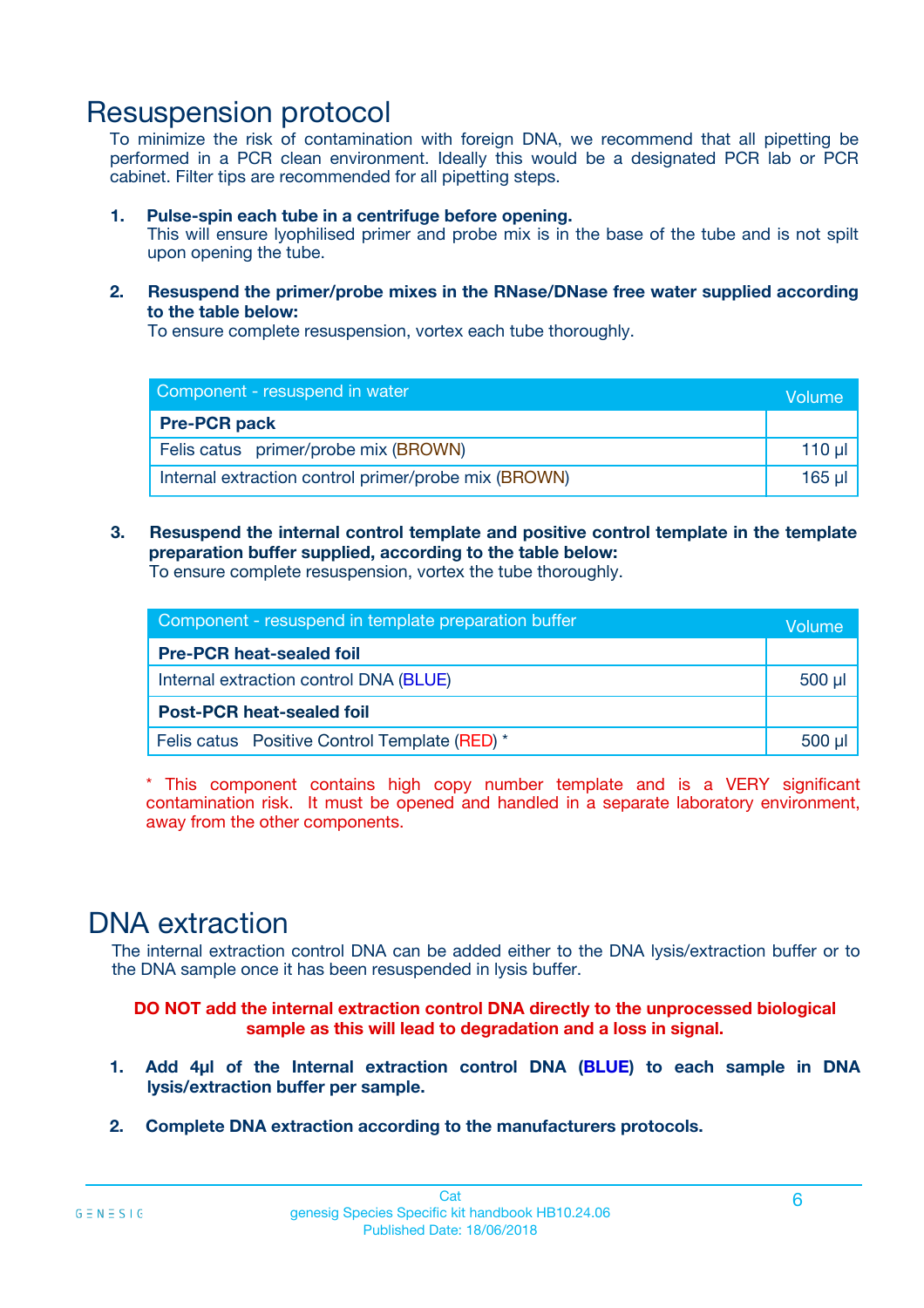# qPCR detection protocol

**1. For each DNA sample prepare a reaction mix according to the table below:** Include sufficient reactions for positive and negative controls.

| Component                                            |                  |  |  |
|------------------------------------------------------|------------------|--|--|
| oasig or PrecisionPLUS 2X qPCR Master Mix            |                  |  |  |
| Felis catus primer/probe mix (BROWN)                 | 1 µl             |  |  |
| Internal extraction control primer/probe mix (BROWN) | 1 µl             |  |  |
| <b>RNase/DNase free water (WHITE)</b>                | 3 <sub>µ</sub>   |  |  |
| <b>Final Volume</b>                                  | 15 <sub>ul</sub> |  |  |

- **2. Pipette 15µl of each mix into individual wells according to your qPCR experimental plate set up.**
- **3. Pipette 5µl of DNA template into each well, according to your experimental plate set up.** To obtain a strong signal, the ideal concentration of DNA is 1-3ng/µl. The concentration should not exceed 5ng/µl. Substitute sample DNA for RNase/DNase free water as a negative control. Substitute sample DNA for positive control template as a positive control.

# qPCR amplification protocol

Amplification conditions using oasig or PrecisionPLUS 2X qPCR Master Mix.

|             | <b>Step</b>       | <b>Time</b>     | Temp           |
|-------------|-------------------|-----------------|----------------|
|             | Enzyme activation | 2 min           | 95 °C          |
| Cycling x50 | Denaturation      | 10 <sub>s</sub> | $95^{\circ}$ C |
|             | DATA COLLECTION * | 60 s            | 60 °C          |

\* Fluorogenic data should be collected during this step through the FAM and VIC channels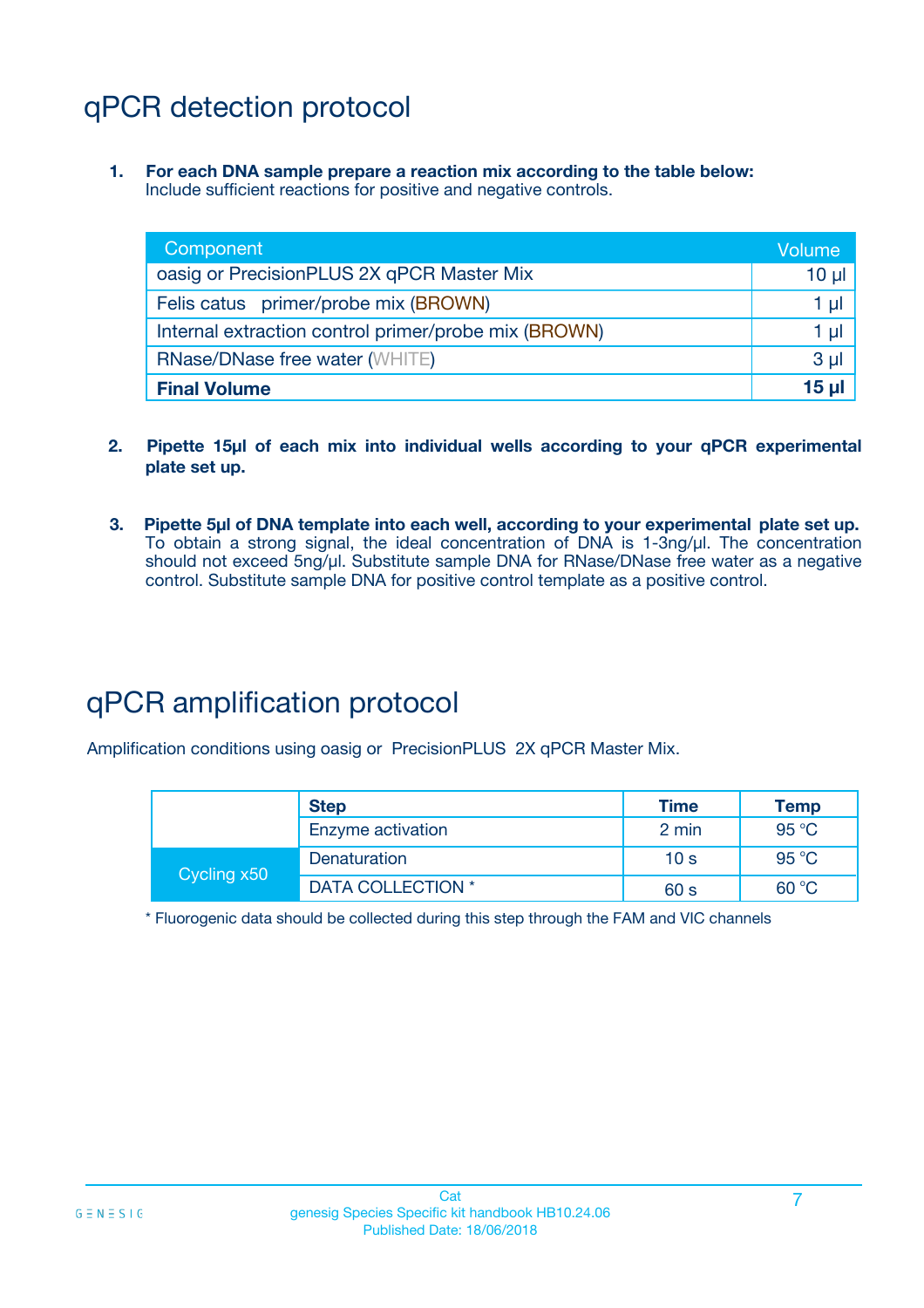# Interpretation of results

For interpretation when speciation kit used independently of the universal meat or fish kit

| <b>Target</b><br>(FAM) | <b>Internal</b><br>control<br>(VIC) | <b>Positive</b><br>control | Negative<br>control | Interpretation                                        |
|------------------------|-------------------------------------|----------------------------|---------------------|-------------------------------------------------------|
| $\leq 35$              | $+ 1 -$                             | ÷                          |                     | <b>POSITIVE RESULT</b>                                |
| $> 35$ or -            | ÷                                   | ÷                          |                     | <b>NEGATIVE RESULT</b>                                |
|                        |                                     |                            |                     |                                                       |
| $+ 1 -$                | $+ 1 -$                             | ÷                          | $\leq 35$           | <b>EXPERIMENT FAILED</b><br>due to test contamination |
| $+ 1 -$                | $+ 1 -$                             | ٠                          | > 35                | $\star$                                               |
| $> 35$ or -            |                                     | ÷                          |                     | <b>SAMPLE PREPARATION FAILED</b>                      |
|                        |                                     |                            |                     | <b>EXPERIMENT FAILED</b>                              |

Positive control template (**RED**) is expected to amplify between Cq 16 and 23. Failure to satisfy this quality control criterion is a strong indication that the experiment has been compromised.

\*Where the test sample is positive and the negative control is positive with a  $Ca > 35$ , the sample must be reinterpreted based on the relative signal strength of the two results:



If the sample amplifies  $> 5$  Cq earlier than the negative control then the sample should be reinterpreted (via the table above) with the negative control verified as negative.

Sample  $/$  / Negative control  $\Delta$ Ca < 5 **INCONCLUSIVE** 

If the sample amplifies  $< 5$  Cq earlier than the negative control then the positive sample result is invalidated and the result should be determined inconclusive due to test contamination. The test for this sample should be repeated.

### **Internal PCR control**

The Cq value obtained with the internal control will vary significantly depending on the extraction efficiency, the quantity of DNA added to the PCR reaction and the individual machine settings. Cq values of  $28\pm3$  are within the normal range. When amplifying a Cat sample with a high genome copy number, the internal extraction control may not produce an amplification plot. This does not invalidate the test and should be interpreted as a positive experimental result.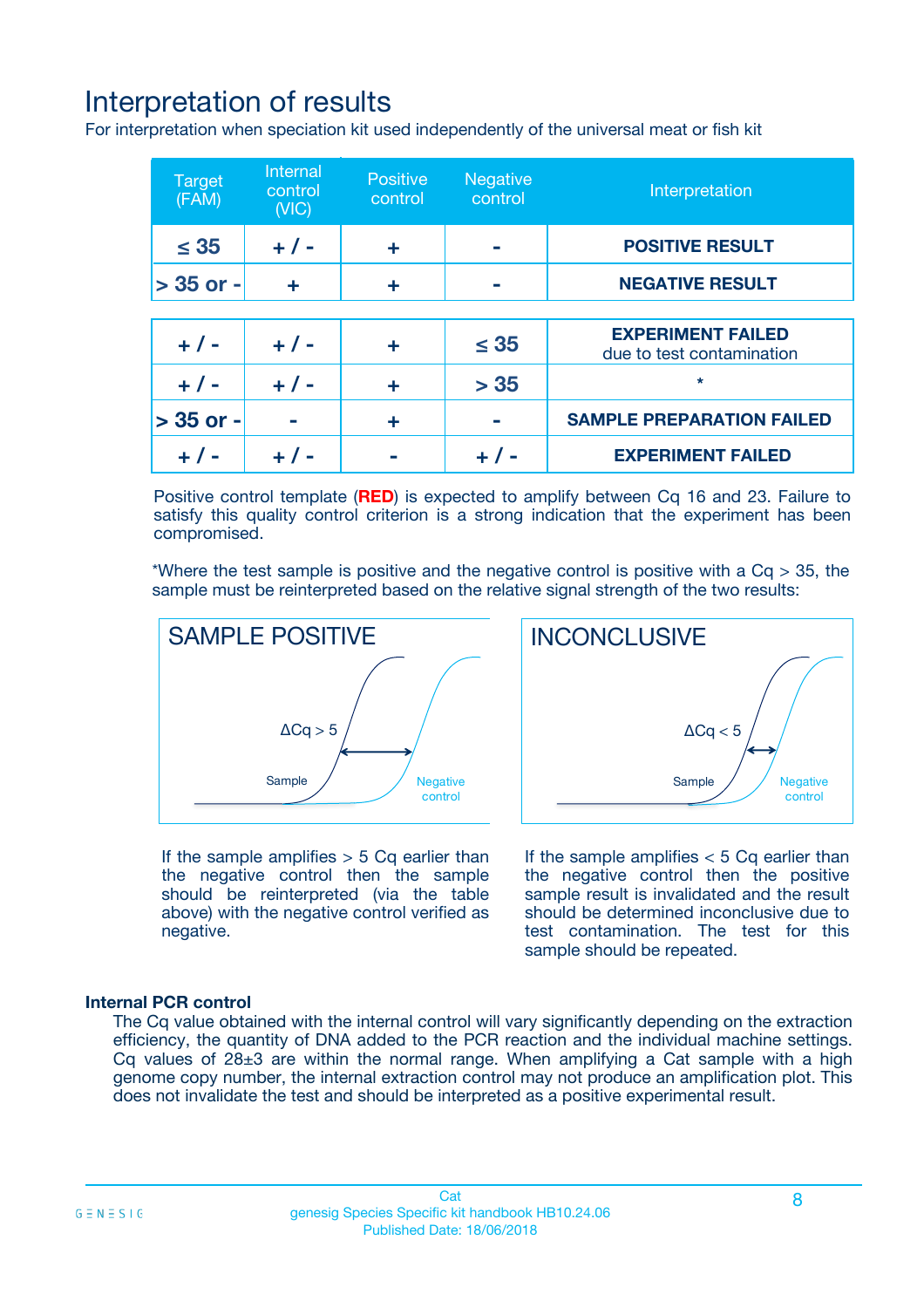# Interpretation of results

For interpretation when speciation kit used in conjunction with the universal meat or fish kit

| <b>Target</b><br>(FAM) | Internal<br>control<br>(NIC) | <b>Universal</b><br>signal<br>(FAM) | Positive<br>control<br>(Target &<br><b>Universal</b><br>signal) | <b>Negative</b><br>control<br>(Target<br>only) | Interpretation                                                              |
|------------------------|------------------------------|-------------------------------------|-----------------------------------------------------------------|------------------------------------------------|-----------------------------------------------------------------------------|
| ÷                      | $+$ / -                      | ÷                                   | ÷                                                               |                                                | <b>POSITIVE RESULT</b><br>calculate species %<br>and check test sensitivity |
|                        | ٠                            | ÷                                   | ÷                                                               |                                                | <b>NEGATIVE RESULT</b>                                                      |
|                        |                              |                                     |                                                                 |                                                |                                                                             |
|                        |                              | ÷                                   | ÷                                                               |                                                | <b>SAMPLE FAILED</b><br>repeat test                                         |
| ÷                      | $+ 1 -$                      |                                     | ÷                                                               |                                                | <b>SAMPLE FAILED</b><br>repeat test                                         |
| $+/-$                  | $+$ / -                      | $+/-$                               | ÷                                                               | $\leq 35$                                      | <b>EXPERIMENT FAILED</b><br>due to test contamination                       |
| $+ 1 -$                | $+$ / -                      | $+ 1 -$                             | ÷                                                               | > 35                                           | $\star$                                                                     |
|                        | ÷                            |                                     | ÷                                                               |                                                | <b>NO ANIMAL DNA DETECTED</b>                                               |
|                        |                              |                                     | ÷                                                               |                                                | <b>SAMPLE PREPARATION FAILED</b>                                            |
| $+  / -$               | $+ 1 -$                      |                                     |                                                                 |                                                | <b>EXPERIMENT FAILED</b>                                                    |

Positive control template (**RED**) is expected to amplify between Cq 16 and 23. Failure to satisfy this quality control criterion is a strong indication that the experiment has been compromised

\*Where the test sample is positive and the negative control is positive with a  $Cq > 35$ , the sample must be reinterpreted based on the relative signal strength of the two results:



If the sample amplifies  $> 5$  Cq earlier than the negative control then the sample should be reinterpreted (via the table above) with the negative control verified as negative.



If the sample amplifies  $< 5$  Cq earlier than the negative control then the positive sample result is invalidated and the result should be determined inconclusive due to test contamination. The test for this sample should be repeated.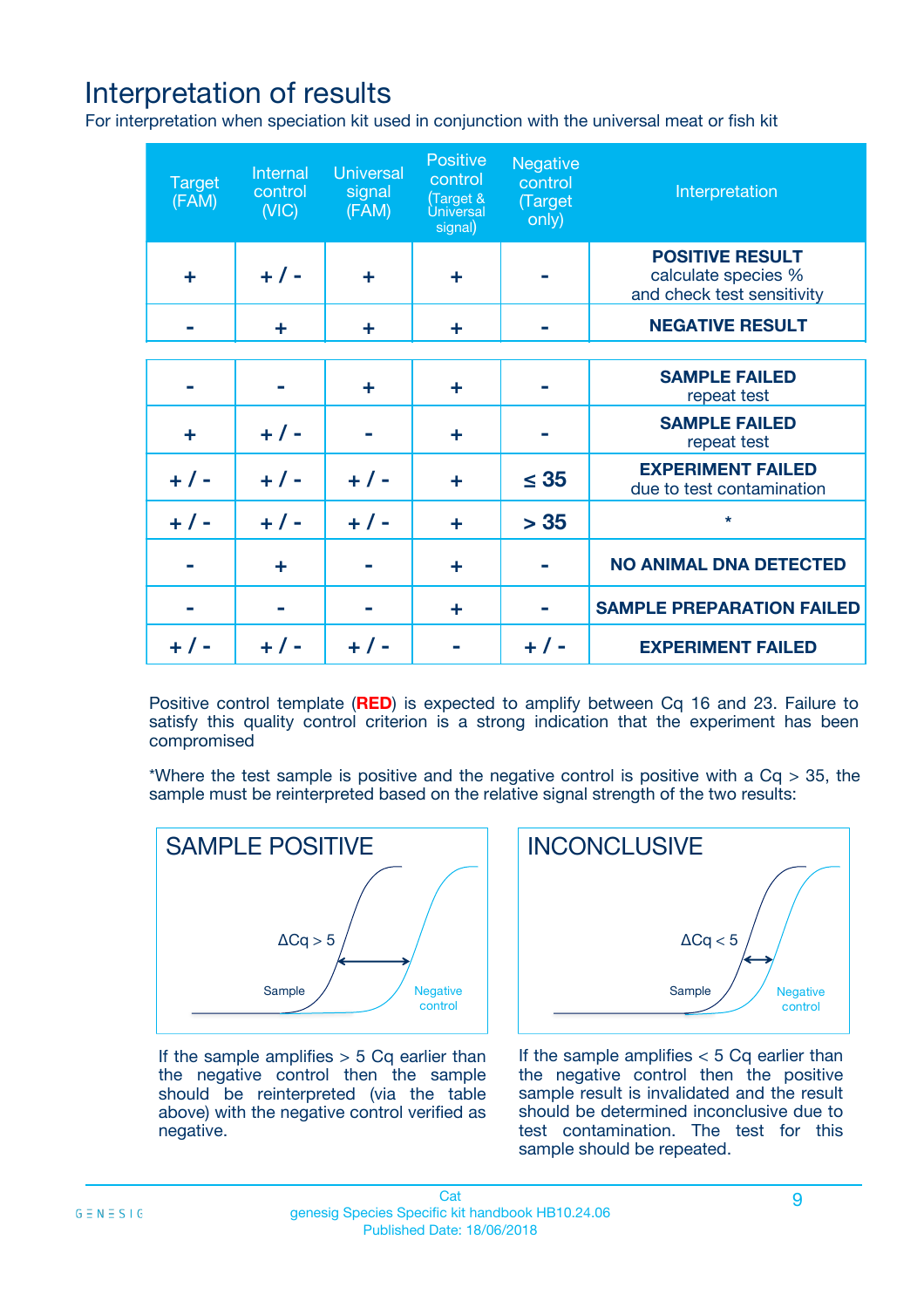### **Calculating species %**

(n.b. a Microsoft Excel applet for automatic % calculation is available free of charge. Contact support@primerdesign.co.uk to request)

Species % =  $(2^{\wedge} - [(Cq)$  Felis catus  $[SAMPLE] - Cq$  Felis catus  $[+ve \text{ control}] - (Cq \text{ Universal meat})$ [SAMPLE] – Cq Universal meat [+ve control] )]) x 100

Worked example: test gives following Cq values:

Felis catus test on sample: 24.1 Felis catus test on positive control DNA: 23.5 Universal meat test on sample: 22.2 Universal meat test on positive control DNA: 22.4

Felis catus  $% =$ 

 $(2^{\wedge}-(24.1-23.5)-(22.2-22.4))) \times 100 =$ 

 $(2^{\wedge}$  -((0.6) - (-0.2)))  $\times$  100 =

(2^ -0.8) x 100 = **57.4%**

n.b. In rare circumstances, some samples may produce a speciation % greater then 100. This is usually due to the presence of PCR inhibition affecting the multiplex reaction and should be reported as 100%. If the reported speciation is greater than 400% then the level of PCR inhibition is likely too great for accurate speciation reporting. Samples such as these should be re-extracted with extra washes to remove PCR inhibitors.